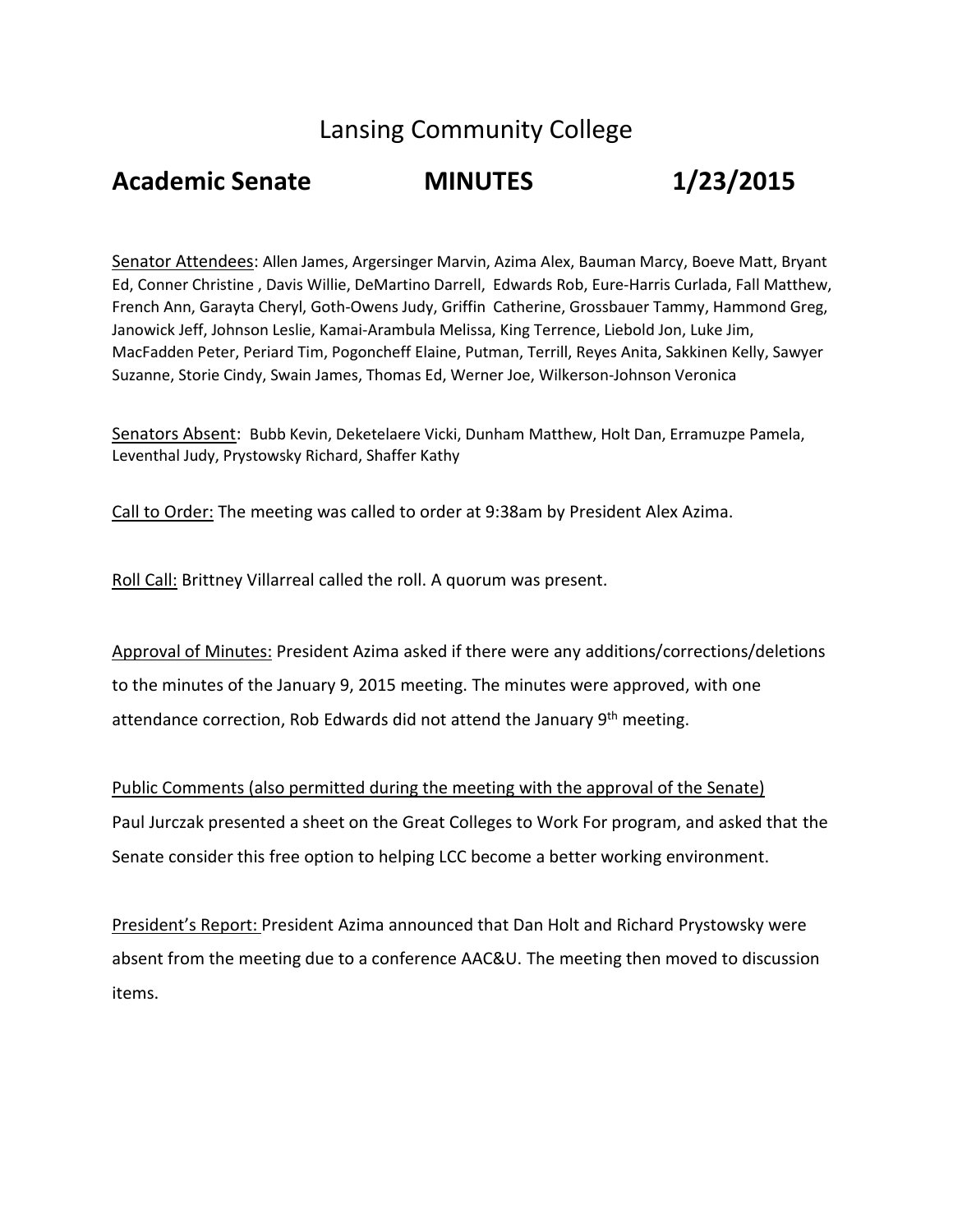## Provost's Report: There was no Provost's report.

## Discussion Items:

- a. Continued discussion of Operation 100%: There was not a discussion about Operation 100%.
- b. Inventorying and defining the processes used at the college, clarifying those processes and finding ways to make those processes more efficient and effective.
	- a. President Azima asked Senator Matt Fall to discuss the topic of identifying processes used at the college and methods the college is going to use to improve current processes. He presented a two prong approach, "how to fit daily work into the system."
		- i. First review, what is it we are doing every day and what is causing the most pain?
		- ii. There needs to be meetings with different divisions, departments and other areas to document the processes such as: the steps involved from the time a high school student becomes interested in going to LCC, to when they actually attend LCC. Similarly the steps involved in someone wanting to work for LCC from applying to becoming an employee.
	- b. Senator Jim Luke followed up Senator Matt Fall's presentation by saying that it is all about how we do our work. Most people feel that we need to change the culture and the atmosphere in which we work. To be able to change the atmosphere, we need to look at the details: What are the processes? What do we monitor? What do we do well? Senator Jim Luke went on to say that when processes are not well-defined, it often means things get unnecessarily formal and bureaucratic. It is tough to improve things that are not defined. It gets to the